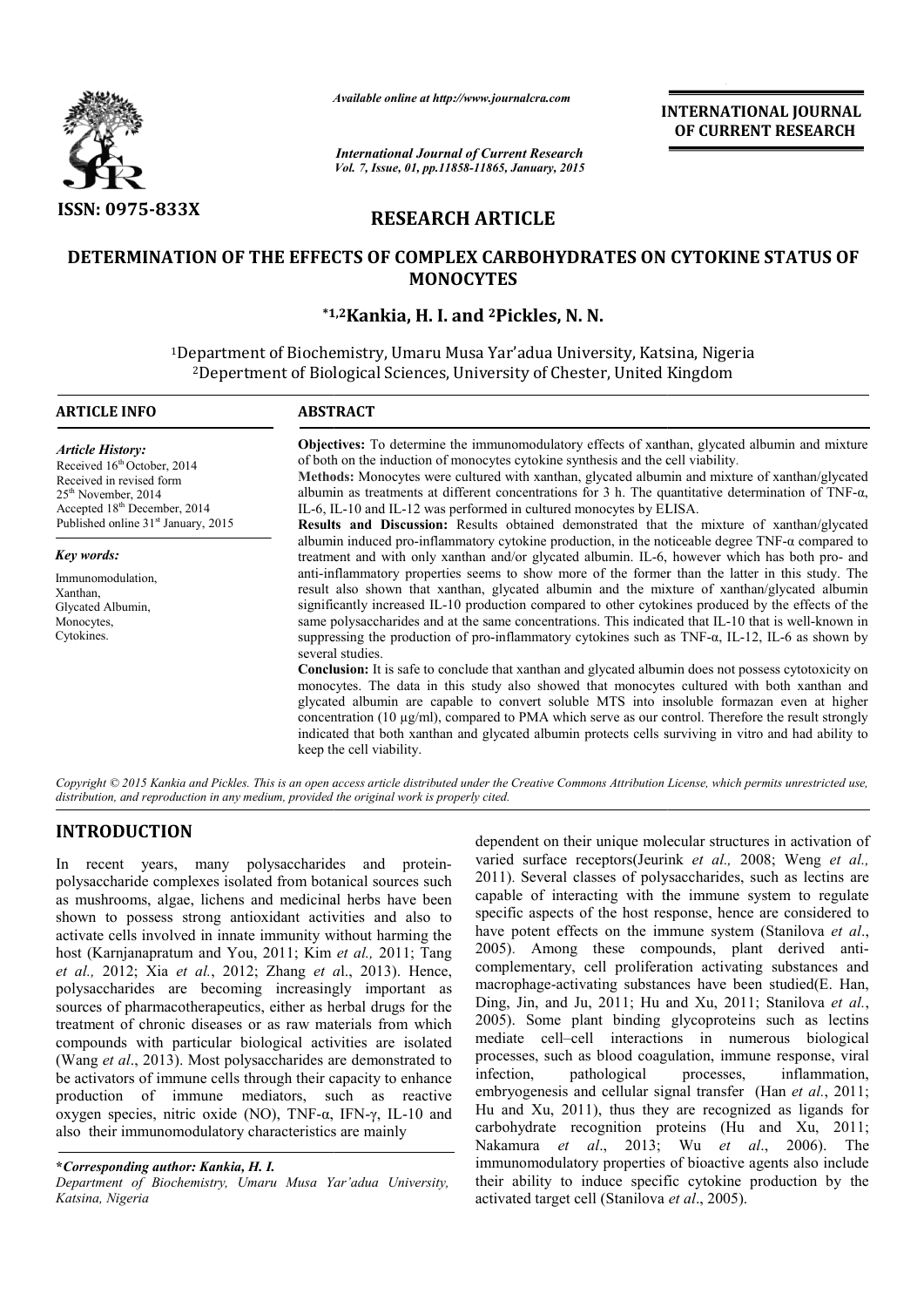Moreover, the extent to which polysaccharides exerts their bioactivities is closely related to their chemical composition, molecular weight, branching, chain conformation, and water solubility. The basic understanding of both the primary and secondary structures for the polysaccharides is essential for the successful interpretation of their bioactivities; hence the monosaccharide composition analysis of polysaccharides is the most important step for the further discovery of its physicochemical properties, structure and structure–bioactivity relationship (Huang *et al*., 2007; Xie *et al*., 2013). Xanthan is the industrial gum obtained by fermentation with the highest commercial production and is normally isolated from bacterial plant *Xanthomonascampestris* (Casas *et al*., 2000; Garcia-Ochoa *et al*., 2004). Xanthan gum is a natural microbial extracellular heteropolysaccharide whose main chain is based on a linear backbone of 1,4-linked β-d-glucose; at the  $C(3)$ position of every alternate glucose residue there is a charged trisaccharide side chain containing a glucuronic acid residue between two mannose units (i.e it contains repeating units of five monosaccharides formed by two d-glucose, two d-mannose and one d-glucuronic acid) (Casas *et al*., 2000; Han *et al*., 2012; Helmenstine, 2013). It is a non-toxic, biocompatible glycosaminoglycan. Furthermore, the experimental evidence has shown that it displayed no cytotoxicity and a protective effect on interleukin-1β induced rabbit chondrocytes (Han *et al*., 2012).

Glycated albumin (GA) is produced alongsideglycosylated hemoglobin (HbA1c) and fructosamine as a result of a in a non-enzymatic glycation of proteins. GA binds to specific receptors such as receptors for glycated albumin end products (RAGE) and induces cellular signaling pathways and secretion of the proinflammatory cytokines such as IL-1β and TNF-α (Brandt and Krantz, 2006; Zheng *et al*., 2012; Yamaguchi *et al*., 2005). Studies have shown that GA triggers inflammatory response by binding to RAGE there by mediating inflammation known as a key underlying cause in the development of vascular complications leading to an increased expression of cytokines, growth factors and adhesion molecules with mediate an immune response (Brandt and Krantz, 2006; Choi *et al.,* 2013; Hirose *et al.,* 2011; Yamaguchi *et al.*, 2005; Zheng *et al.*, 2012). Intracellularly, GAs that are formed inside and outside of cells induces a more unspecific chemical reaction, the production of ROS increases which causes cross-linking with other cellular proteins and generation of lipid peroxidation product (Kasper and Funk, 2001; Li *et al*., 2010). RAGE, found in most tissues, have potent immunomodulatory actions, promoting ROS production and inflammation (Vlassopoulos *et al*., 2013).

## **MATERIALS AND METHODS**

Note: Unless stated otherwise, all the reagents were obtained from Sigma-Aldrich (UK)

### **PMA (positive control) preparation**

10 µl of 1mg/ml of concentrated PMA was diluted with 990 µl phosphate buffered saline (PBS) giving rise to diluted PMA which is equivalent to 100  $\mu$ g/ml concentration ready for use.

## **Xanthan preparation**

A dried xanthan gum powder obtained from San-Ei Gen corporation (Japan) was weighed 0.01g and supplemented into a sterile bottle containing 10 ml of RPMI media (+10% FBS, antibiotic/antimycotic which gives the final concentration of 1000 µg/ml and then autoclaved by subjecting it to high pressure saturated steam at 121 °C for around 15–20 minutes.

## **Glycated albumin preparation**

An amount of 25 mg of human glycated albumin was diluted with 5 ml of PBS to make a 5000  $\mu$ g/ml concentration.

#### **Cell culture**

 $5 \times 10^5$  cells/ml were maintained in a sterilized 24 wells plate containing RPMI media (10% FBS, and 1% antibiotic/antimycotic at  $37^{\circ}$ c,  $5\%$  CO<sub>2</sub>, humidity for 24h to allow the cells to attach.

## **Polysaccharide stimulation**

The cultured cells were stimulated with either 1µg/ml PMA, 10 µg/ml each of xanthan and glycated albumin, 100 µg/ml each of xanthan and glycated albumin, 10 µg/ml combination of xanthan and glycated albumin, 100 µg/ml combination of xanthan and glycated albumin and 10 µg/ml. The stimulated and non-stimulated (control) cells were incubated at  $37^{\circ}$ c,  $5\%$  $CO<sub>2</sub>$  humidity for 3 h.

### **Cytokine determination**

The quantity determination of TNF-α, IL-6, IL-12p40 and IL-10 after 3 h in culture was performed by ELISA using commercially available kits purchased from Bioscience, following the manufacturer's protocol. Briefly, each well of the corning costar 9018 ELISA microplate was coated with 100µl of re-constituted (as directed by eBioscience TDS protocol) human IL-6, IL-10 IL-12, and TNF- $\alpha$  ELISA capture antibodies, sealed and incubated overnight at 4 °C. The plates were washed 5 times with wash buffer and blot dried with absorbent paper to remove any residual buffer. One part of 5X concentrated assay diluents was diluted with four parts of distilled water in which 200 µl of the diluted portion was added into each well, sealed and incubated for 1 h. The plates were washed 5 times with wash buffer and blot dried with absorbent paper. Using the diluted assay diluents, the standards were diluted according to the manufacture's instruction (eBioscience TDS protocol) and then added 100 µl into appropriate wells with 100 µl of samples also added into appropriate wells, sealed and incubated overnight at 4 °C. The plates were washed 5 times with wash buffer and blot dried with absorbent paper and then 100 µl (re-constituted according to the manufacture's instruction (eBioscience TDS protocol) human IL-6, IL-10 IL-12, and TNF-α ELISA detection antibodies were added to each well, sealed and incubated at room temperature for 1h. After 5X washes, 100 µl of an HRP–avidin solution was added to the wells and incubated for 30 minutes at room temperature, then washed 7X, followed by the addition of 100 μl of TMB substrate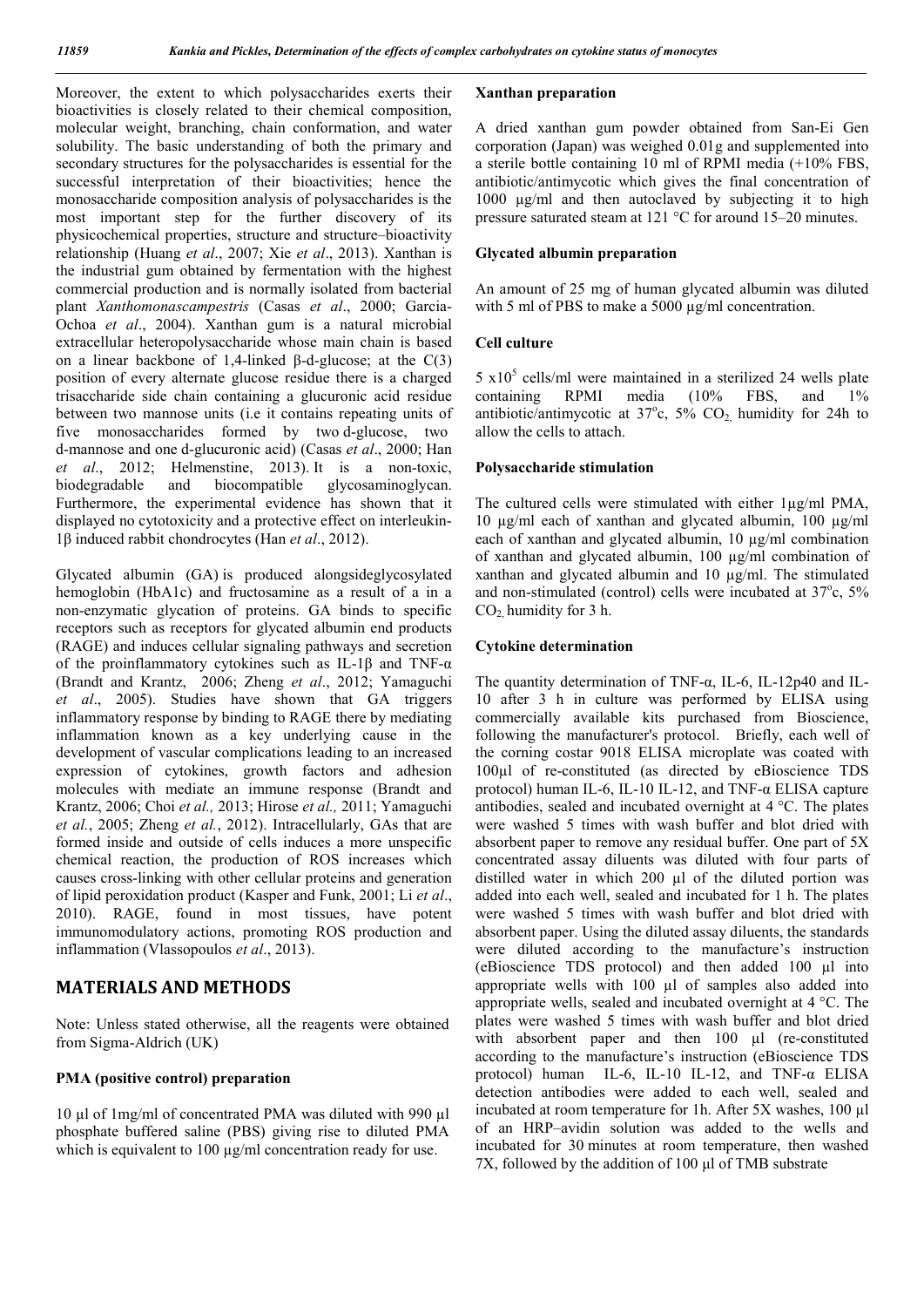

**Figure 1. Effects of xanthan, glycated albumin and a mixture of both on monocytes. Representing the level of concentration of TNF-α. \*Significantly (0.05) different from PMA and other treatments. The data presented as the mean ±SD (n=6)**



**Figure 2. Effects of xanthan, glycated albumin and a mixture of both on monocytes. Representing the level of concentration of IL-6. \*Significantly (p<0.05) higher than the control. The data presented as the mean ±SD (n=6)**



**Figure 3. Effects of xanthan, glycated albumin and a mixture of both on monocytes. Representing the level of concentration of IL-10. \*Significantly (p<0.05) higher than the control. The data presented as the mean ±SD (n=6)**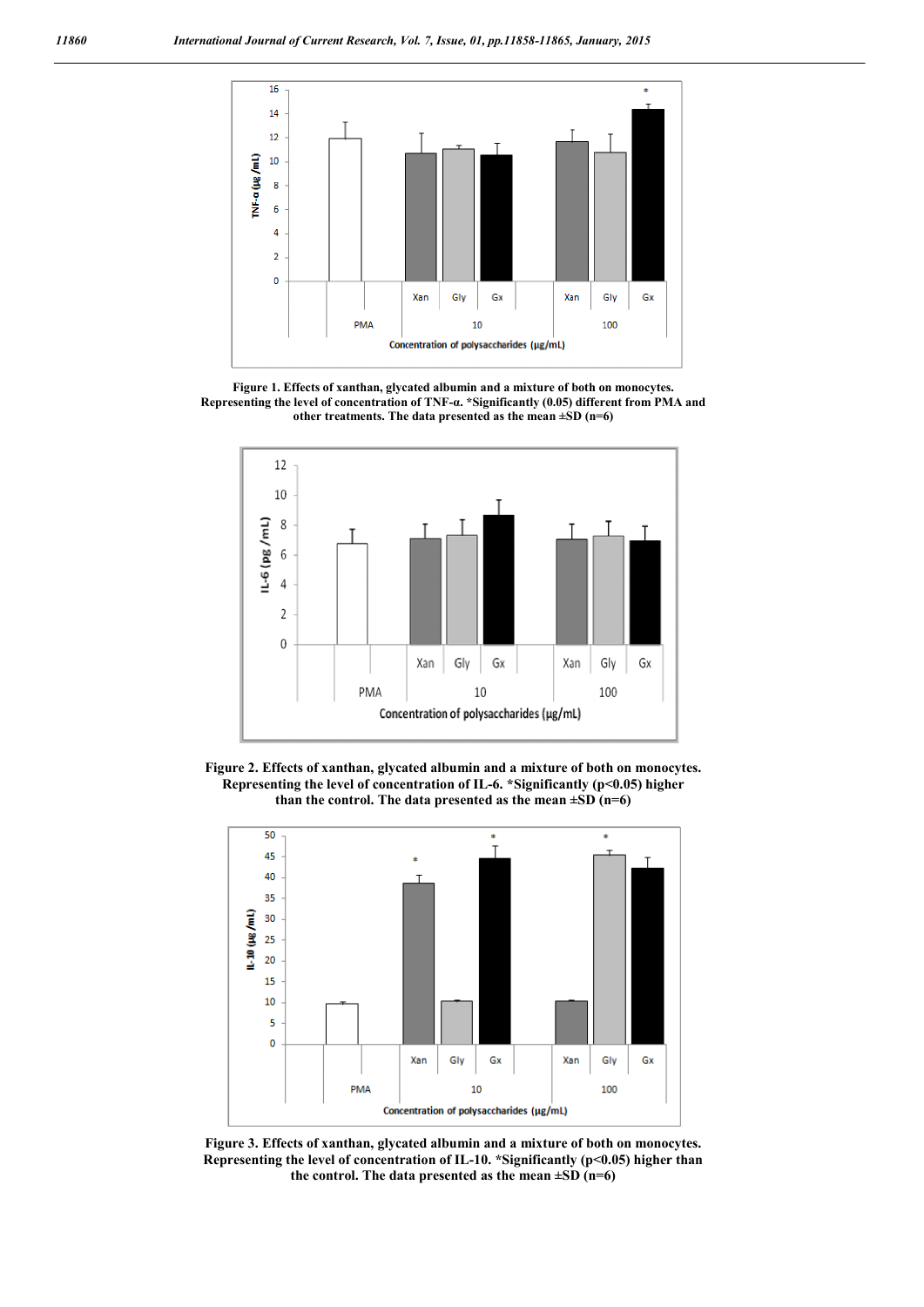solution to develop for 15 min. A 50 μl stop solution (1 M Phosphoric acid) was added to halt the reaction, and the absorbance was measured at 450 nm. The cytokine expression levels were calculated based on the linear portion of the standard curve.

#### **Cell viability assay**

Cell viability can be estimated by colorimetric analysis based on MTS (3-[4,5-dimethylthiazol-2-yl]-5-(3-carboxymethoxy phenyl)-2-(4-sulfophenyl)-2H-tetrazolium) reduction assay by actively growing cells to a formazan product, which is then quantified by spectrophotometry. The CellTiter 96® AQueous one Solution Cell Proliferation Assay (Promega) was used according to the manufacturer's instructions. Reduction of the MTS compound to formazan is detected by colour development at 490 nm using a microplate reader.

#### **Statistical analysis**

The data are expressed as mean  $\pm$  standard deviation (SD) values. The group mean was compared using a one-way analysis of variance. The statistical difference was considered significant at  $P < 0.05$ . The analysis was performed using SPSS Version 21 Software (IBM SPSS, Chicago, IL, USA) and Excel.

## **RESULTS**

To study the influence of xanthan and glycated albumin on monocytes towards production of cytokines, PMA which is a lectin-like immunomodulator is used as a positive control for monocyte activation and compared it with these polysaccharides.

### *Mixture of xanthan and glycated albumin at higher concentration induced TNF-α production*

The result presented in the Fig. 1, demonstrated a considerable and noticeable increase in TNF- $\alpha$  production when xanthan is mixed with glycated albumin at 100µg/ml compared to the control and other treatments. Although the level of the secreted TNF- $\alpha$  varied depending on the nature of the stimulating agent and dosage, but it is more noticeable in xanthan/glycated albumin mixture at 100 µg/ml level. The data indicated xanthan/glycated albumin mixture at 100 µg/ml increased significantly the TNF-α production compared to xanthan and glycated albumin at all the dosage level and of course the mixture of xanthan/glycated albumin at 10 µg/ml level. There were no significant differences (p>0.05) between treatment with xanthan and / or glycated albumin alone at all the dosage level when compared with the control.



**Figure 4. Effects of xanthan, glycated albumin and a mixture of both on monocytes, representing the level of concentration of IL-12. \*Significantly (p<0.05) higher than the control. The data presented as the mean ±SD (n=6)**



**Figure 5. Cell viabilties of xanthan, glycated albumin and PMA at different concentrations. The cell viabilities were asssesed at 0, 1, 2, 4, 6 ,8 and 10 µg/ml concntrations. The results are presented as percentage viability (100%)**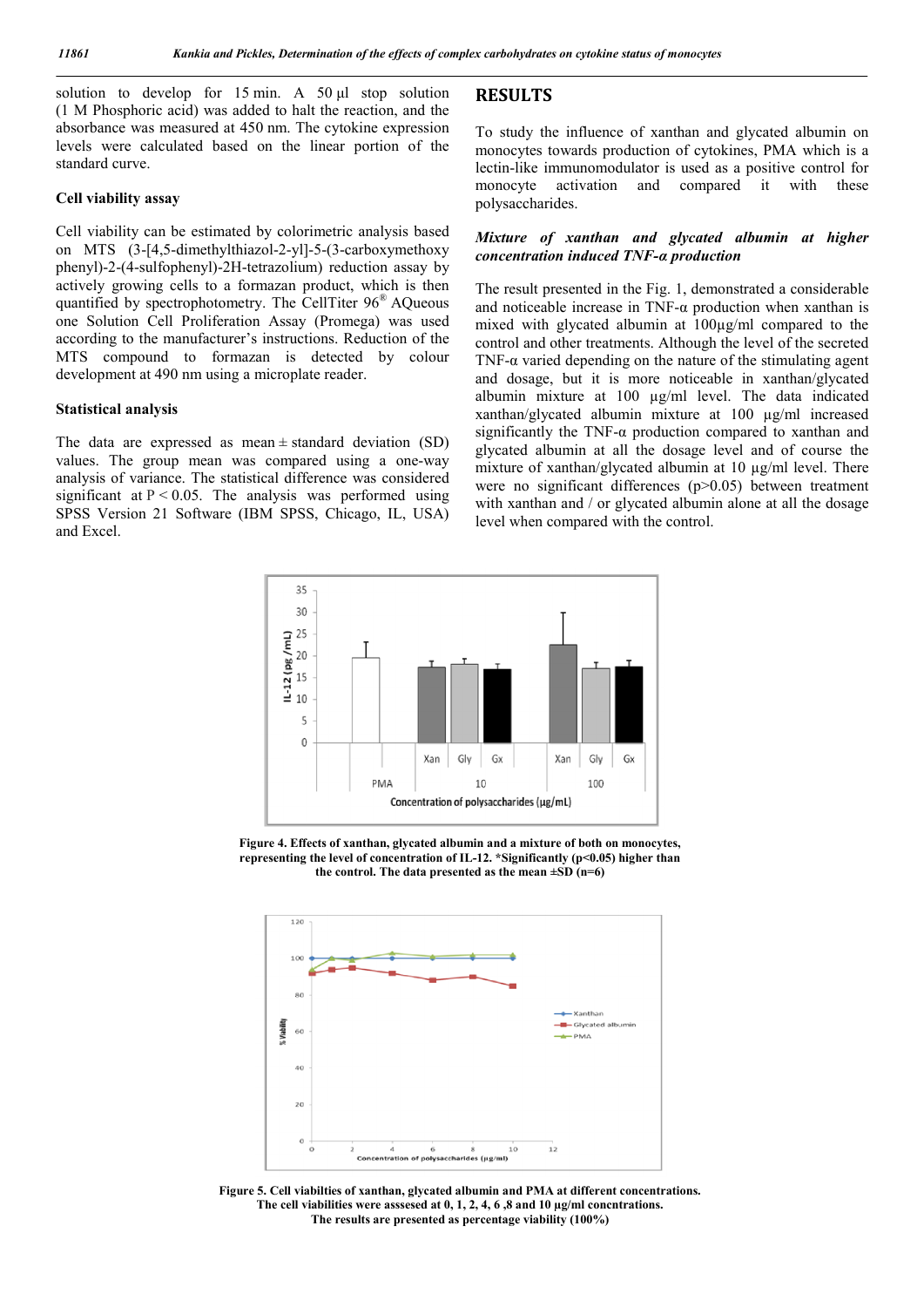# **Mixure of xanthan and glycated albumin at 10 µg/ml dosage negligibly induced IL-6 production**

The data presented in Fig. 2. shown that the mixture of xanthan and glycated albumin at 10 µg/ml stimulation induced a negligible increase in IL-6 production, there was no any significant  $(p>0.05)$  when compared with control and all other treatments.

## **Xanthan, glycated albumin and xanthan/glycated albumin mixture induced IL-10 higher quantity at different dosages compared to control**

The quantity of IL-10 production also dependent on the dosage was the greatest after glycated albumin stimulation at 100 µg/ml dosage which is slightly or negligibly higher than mixture of xanthan/glycated albumin at 10  $\mu$ g/ml dosage, followed by mixture of xanthan/glycated albumin at 100  $\mu$ g/ml, then xanthan alone stimulation at 10  $\mu$ g/ml dosage compared to control and xanthan at 100 µg/ml and glycated albumin at 10 µg/ml dosage Fig. 3. There was no significant different ( $p > 0.05$ ) between control and xanthan at 100  $\mu$ g/ml and glycated albumin at 10 µg/ml dosage. It is observed that xanthan, glycated albumin and mixture of xanthan/glycated albumin have different effects towards IL-10 production. There was a statistical significance  $(p<0.05)$  when all the stimulations at different dose dependent manner were compared with control, except xanthan at 100 µg/ml and glycated albumin at 10 µg/ml dosage.

# **Xanthan at 100 µg/ml induced noticeable increased in IL-12 production compare to control and all other stimulations at different dosage**

It is observed in Fig. 4 that there was a considerable increased in IL-12 production when compared with control and all other stimulations at different dosage, but no any significant increased when stimulations other than xanthan at 100 µg/ml compared with control. There was no statistical significance  $(p > 0.05)$  when comparison was conducted between the groups at dose dependent manner.

### **Cell viability result**

Effects of xanthan, glycated albumin and PMA on the monocytes in this study are given in Fig. 5. Both the polysaccharides had shown significant cell viabilities even at the higher level concentrations when compared with PMA.

# **DISCUSSION**

Monocytes are produced by the bone marrow from hematopoietic stem cell precursors called monoblasts. Monocytes circulate in the bloodstream and differentiate into tissue resident macrophages or dendritic cells towards their role innate immune response andserving major functions in the immune system such as phagocytosis, antigen presentation and interaction with T-lymphocytes to modulate the adaptive immune response and cytokine production (Chen *et al*., 2010; Rogacev *et al*., 2010).Various stimuli may cause preferential stimulation in monocytes, since the cytokine production after stimulation is determined mainly by activated cells and the

level of the released cytokines is a sign of the targeting cell population of stimulating agent.In this present study it is indicated that treatment with PMA, xanthan and glycated albumin tended to enhance the monocyte mitogenic reactivity, statistical significant (p<0.05) was observed when compared with the negative control. The treatments tended to significantly  $(p<0.05)$  show an increase in IL-10 Fig.4. And TNF- $\alpha$  at 100 ug/ml of the mixture of xanthan/glycated albumin, but shown no or negligible differences in all the treatments performed in dose dependent manner in the production of TNF-α, IL-6 and IL-12. Whilst this large increase in IL-10 was observed, it was associated with suppression of the pro-inflammatory cytokines TNF-α, IL-6 and IL-12. Taken together, these data indicate that both xanthan, glycated albumin in the treatment promotes an immunosuppressive cytokine phenotype, and are in line with previous reports indicating that IL-10 has a suppressive effects on the production of pro-inflammatory cytokines such as IL-12, IL-1β, IL-6 and TNF-α by monocytes–macrophages and downregulates the expression of activating molecules on these cells and dendritic cells (Calvo *et al.,* 2005; Connor *et al.,* 2005; Kremlev and Palmer, 2005; Zediak and Hunter, 2003). Looking at Fig. 4 and of course upon combining both the two together, it is seen that xanthan was able to show synergistic effect at lower concentration (10 µg/ml) and antagonistic effect on higher concentration (100  $\mu$ g/ml) level of treatments. However, the glycated albumin shown a synergistic effect at higher concentration (100µg/ml) and antagonistic effect on higher concentration (10µg/ml) level of treatments.

Minimal effects, limited sample size, marked individual variability in the variables measured and other unavoidable experimental errors might all contribute to the lack of appreciable statistical significances. The data in this study also tended to accept the idea of combining the xanthan/glycated albumin to treat monocytes especially in higher concentration (100 µg/ml) as it brought about significant production of TNF- $\alpha$  and the idea of mixing them was to find the synergism and antagonism among them, and this could in consistent with various studies that shown xanthan and glycated albumin induces secretion of the proinflammatory cytokines such as IL-1β and TNF-α (Brandt and Krantz, 2006; Han *et al.*, 2012; Yamaguchi *et al.,* 2005; Zheng *et al.,* 2012).The mononuclear phagocyte system (MPS) comprising monocytes, macrophages and dendritic cells participate actively in the innate immune response (Chen *et al*., 2010; Rogacev and Heine, 2010; Sheel and Engwerda, 2012) leading to the release of cytokines that plays a critical role in mediating signal transduction and stimulating the immune defense system (Chen *et al.,* 2008; Chen *et al.,* 2010; Schepetkin and Quinn, 2006; Stanilova *et al.,* 2005; Zha *et al.,* 2007). Cytokines regulate both cellular and humoral immune responses by affecting immune cell proliferation, differentiation and functions (Xu *et al.,* 2009). Pro- and anti-inflammatory cytokines are key mediators during immune responses which mediate defense mechanisms to antigen contact between cells and tissues, thus determining the quality (inflammatory or anti-inflammatory) and nature (humoral, cellular, and/or cytotoxic) of immune responses (Hofmann *et al.,* 2012). In response to innate immune, monocytes actively produces pro-inflammatory cytokines such as TNF-α, IL-12 with some delay ofanti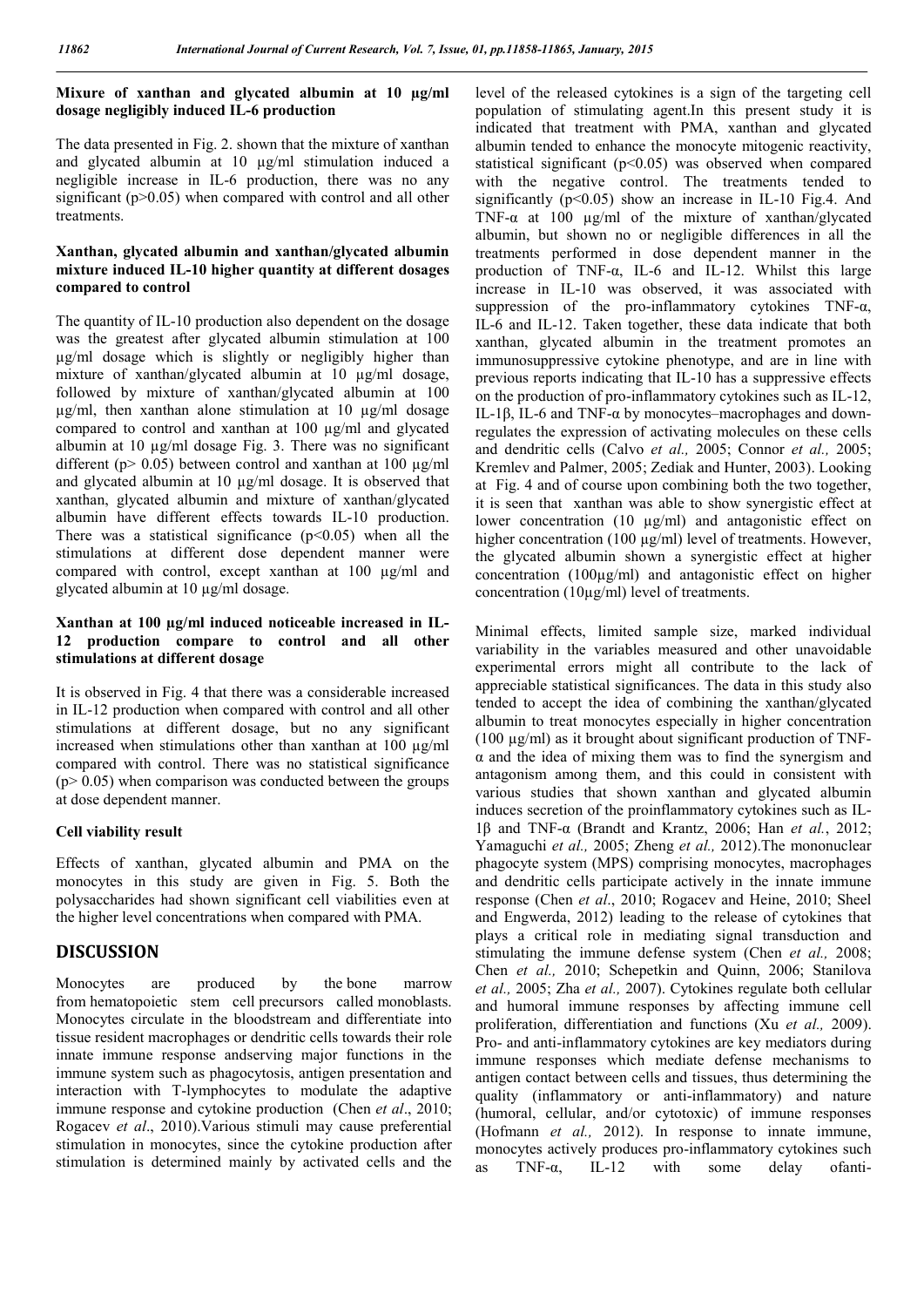inflammatory cytokines such as IL-10 (Hofmann *et al.,* 2012; Wu *et al*., 2005). IL10 which is known as an antiinflammatory and pleiotropic  $Th_2$  cytokine that plays a key role in the regulation of inflammatory responses and immune reactions, acting on both hematopoietic and non-hematopoietic cell, has been demonstrated to show a remarkable suppressive effects on the production of pro-inflammatory cytokines such as IL-12, IL-1β, IL-6 and TNF-α by monocytes–macrophages and down-regulates the expression of activating molecules on these cells and dendritic cells (Calvo *et al.,* 2005; Connor *et al.,*  2005; Kremlev and Palmer, 2005; Zediak and Hunter, 2003). IL-10 controls inflammatory processes by suppressing the expression of pro-inflammatory cytokines, chemokines, adhesion molecules, as well as antigen-presenting and costimulatory molecules in monocytes/macrophages, neutrophils, and T- lymphocytes. As all of these inflammatory proteins are transcriptionally controlled by nuclear factor-kB (NF-κB) it was suggested that IL-10 may exert a significant part of its anti-inflammatory properties by inhibiting this transcription factor (Calvo *et al.*, 2005; Hofmann *et al.,* 2012; Kremlev and Palmer, 2005; Wu *et al.,* 2005). In fact, a number of studies were able to demonstrate that IL-10 blocks nuclear translocation of the classic NF-κB p65/p50 heterodimer in monocytes/macrophages. It has been recently shown that IL-10 inhibits NF-κB activity through dual mechanisms. It blocks NF-κB nuclear translocation by inhibiting IκB kinase (IKK) activity. IL-10 blocks DNA-binding of NF-κB already present in the nucleus (Calvo *et al.,* 2005; Kremlev and Palmer, 2005; Wu *et al.,* 2005)

In this study however, it was interesting to notice that although other cytokines like TNF-α, IL-6 and IL-12 were produced on dose dependent manner, but only remarkable increase in the production of IL-10 were observed at concentrations 10 µg/ml of xanthan and mixture of xanthan/glycated albumin and at 100 µg/ml of glycated albumin and xanthan/glycated albumin mixture Fig. 4. IL-6, however which has both pro- and antiinflammatory properties (Scheller *et al*., 2011)seems to show more of the former than the latter in this study. Considering the evidence from one study that xanthan has a protective effect on interleukin-1β (which is a pro-inflammatory cytokine) induced rabbit chondrocytes (Han *et al*., 2012), it is possible that in this study the pro-inflammatory such as TNF- $\alpha$ , IL-6 and IL-12 that failed to show noticeable increased were negatively inhibited back by the remarkably noticeable IL-10 production. This also vividly reminded that in this study the determination of IL-10 was unintentionally performed after about 2 weeks storage of the samples, while the other cytokines determination was performed almost less than a day after treatment. In view thereof, this might indicate that perhaps the pro-inflammatory cytokines were released, but later inhibited by the up- coming IL-10 during the two weeks storage of the samples. Thus, IL-10 has been shown to inhibit monocytes-macrophage production of IL-12, IL-1β, IL-6, and TNF-α (Zediakand Hunter, 2003). Although pro-inflammatory responses to pathogens leading to the release of pro-inflammatory cytokines such as IL-1 and TNF-α are essential for host defence and are of great importance in the innate immune response, uncontrolled inflammation results in immune pathology that can result in death. The involvement of IL-10 in inflammatory processes during infection and autoimmunity has been

established in various models of infection and autoimmunity (Hofmann *et al.,*2012,Wu *et al*., 2005). These experimental results demonstrated both xanthan and glycated albumin induced the remarkable production of IL-10 which could alone involve in the in inflammatory processes during infection and autoimmunity even when itself suppresses the production of pro-inflammatory cytokines.Finally, it is detected in this study that xanthan and glycated albumin exhibited significant cell viabilities. Some other authors also reported that xanthan show significant cell viabilities (Han *et al*., 2012; Papagianni and Anastasiadou, 2009). Therefore, it is safe to conclude that both xanthan and glycated albumin does not possess cytotoxicity on monocytes. The data in this study also showed that monocytes cultured with both xanthan and glycatedalbumins are capable to convert soluble MTS into insoluble formazan at higher concentration (10 µg/ml). This result strongly indicated that both xanthan and glycated albumin protected cells surviving in vitro and had ability to keep the cell viability. Since both xanthan and glycated albumin contributed towards the production higher quantity of IL-10, it suggested that a part of their ability to protect cell viability might be determined by the higher level of IL-10 in the monocytes culture. Further studies are required to examine whether the extent to which polysaccharides exerts their bioactivities is closely related to their chemical composition, molecular weight, branching, chain conformation, and water solubility. The basic understanding of both the primary and secondary structures for the polysaccharides is essential for the successful interpretation of their bioactivities

## **Conclusion**

Many plant-derived polysaccharides are demonstrated to be activators of immune cells through their capacity to enhance production of immune mediators and also their immunomodulatory characteristics are mainly dependent on their unique molecular structures in activation of varied surface receptors (Weng *et al*., 2011; Jeurink *et al*., 2008). Two polysaccharides and their mixture (xanthan, glycated albumin and xanthan/glycated albumin) were used. These polysaccharides have displayed high immunomodulatory activities. They have shown highly significant IL-10 production capacity at both 10  $\mu$ g/ml and 100  $\mu$ g/m, indicating that they could be suitable candidates for effectively stimulating the immune system. Recent studies revealed that certain structural characteristics of polysaccharides such as chemical composition, molecular weight, branching, chain conformation, and water solubility are responsible for their immunomodulatory activities (Huang *et al*., 2007;Xie *et al*., 2013).

Further studies involvingstructural characterisation of these immunomodulatory polysaccharides are therefore required in order to understand their biological activities.

### **Acknowledgements**

The authors thank Umaru Musa Yar'adua Universty, Katsina, Nigeria for sponsoring the research. The same goes to laboratory technicians and the statisticians of Biological sciences, Department of University of Chester for providing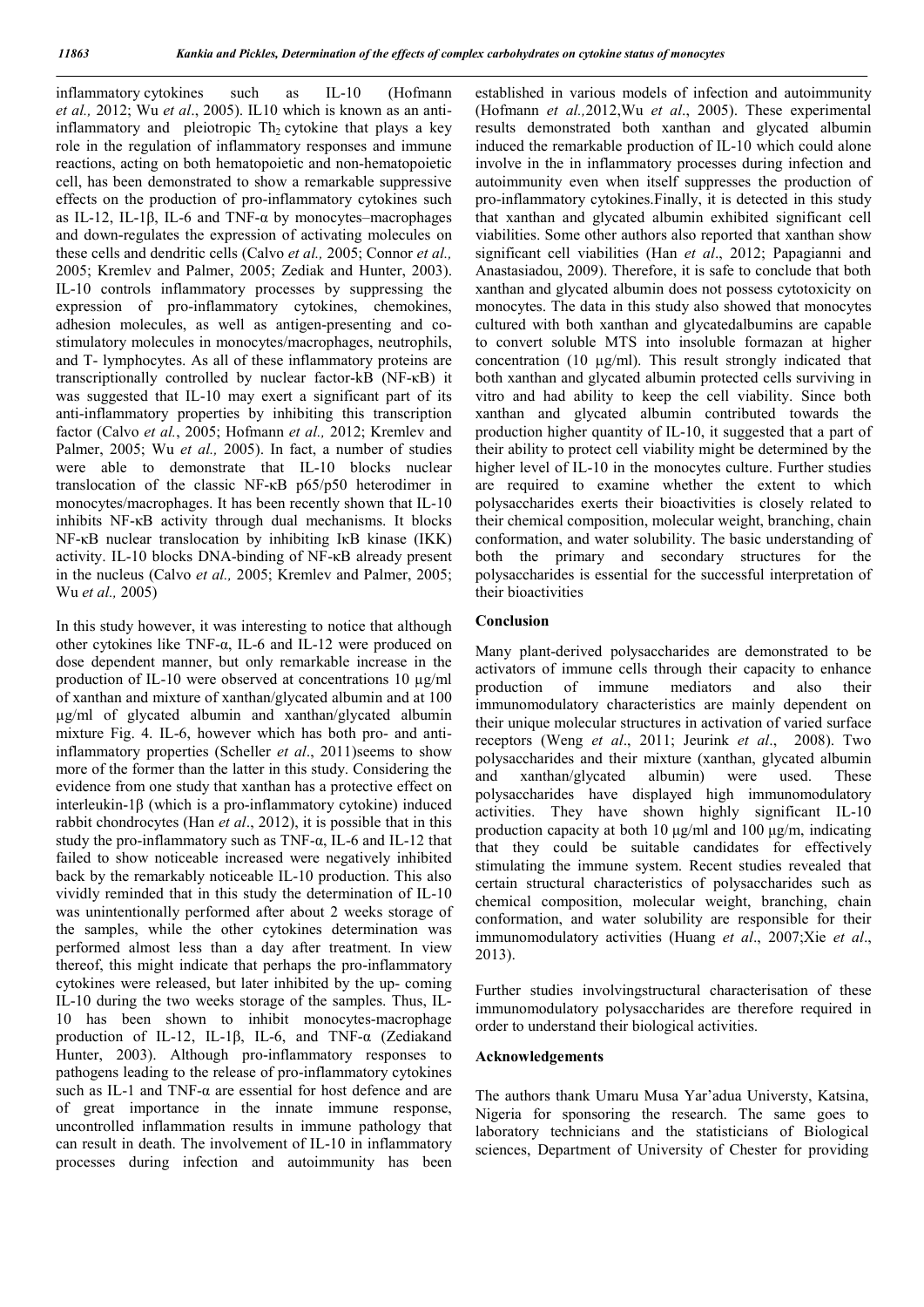some needed equipment and proof examining the statistical analysis respectively.

# **REFERENCES**

- Brandt, R. and Krantz, S. 2006. Glycated albumin (Amadori product) induces activation of MAP kinases in monocytelike MonoMac 6 cells. Biochimica et Biophysica Acta (BBA) - *General Subjects,* 1760(11):1749-53.
- Calvo, C.F., Amigou, E., Desaymard, C., Glowinski, J. 2005. A pro- and an anti-inflammatory cytokine are synthetised in distinct brain macrophage cells during innate activation. *Journal of Neuroimmunology,*170(1–2):21-30.
- Casas, J.A., Santos, V.E., García-Ochoa, F. 2000. Xanthan gum production under several operational conditions: molecular structure and rheological properties. *Enzyme and Microbial Technology,* 26(2–4):282-91.
- Chen, J.R., Yang, Z.Q., Hu, T.J., Yan, Z.T., Niu, T.X. and Wang, L. *et al*. 2010. Immunomodulatory activity in vitro and in vivo of polysaccharide from Potentilla anserina. Fitoterapia, 81(8):1117-24.
- Chen, Z., Kwong Huat Tan, B. and Chan, S.H. 2008. Activation of T lymphocytes by polysaccharide–protein complex from Lycium barbarum L. *International Immunopharmacology,* 8(12):1663-71.
- Choi, H.J., Jang, H.J., Chung ,T.W., Jeong, S.I., Cha, J., Choi, J.Y. *et al*. 2013. Catalpol suppresses advanced glycation end-products-induced inflammatory responses through inhibition of reactive oxygen species in human monocytic THP-1 cells. *Fitoterapia,* 86(0):19-28.
- Connor, T.J., Brewer, C., Kelly, J.P., Harkin, A. 2005. Acute stress suppresses pro-inflammatory cytokines TNF-α and IL-1β independent of a catecholamine-driven increase in IL-10 production. *Journal of Neuroimmunology,* 159(1– 2):119-28.
- Garcia-Ochoa, F., Santos, V.E. and Alcon, A. 2004. Chemical structured kinetic model for xanthan production. *Enzyme and Microbial Technology*, 35(4):284-92.
- Han, G., Shao, H., Zhu, X., Wang. G., Liu, F., Wang. F., *et al*. 2012. The protective effect of xanthan gum on interleukin-1β induced rabbit chondrocytes. *Carbohydrate Polymers,* 89(3):870-5.
- Han. E., Ding, L., Jin, S. and Ju, H.2011. Electrochemiluminescent biosensing of carbohydratefunctionalized CdS nanocomposites for in situ label-free analysis of cell surface carbohydrate. *Biosensors and Bioelectronics,* 26(5):2500-5.
- Helmenstine, A.M.2013. Xanthan Gum Chemical Structure: About.com.*Chemistry,*[cited 2013]. Available from: http://chemistry.about.com/od/factsstructures/ig/Chemical-Structures---X/Xanthan-Gum.htm.
- Hirose, J., Yamabe, S., Takada, K., Okamoto, N., Nagai, R. and Mizuta, H. 2011. Immunohistochemical distribution of advanced glycation end products (AGEs) in human osteoarthritic cartilage. *Acta Histochemica,*113(6):613-8.
- Hofmann, S.R., Rösen-Wolff, A., Tsokos, G.C., Hedrich, C.M. 2012. Biological properties and regulation of IL-10 related cytokines and their contribution to autoimmune disease and tissue injury. *Clinical Immunology,*143(2):116-27.
- Hu, M.X. and Xu, Z.K. 2011. Carbohydrate decoration of microporous polypropylene membranes for lectin affinity

adsorption: comparison of mono- and disaccharides. Colloids and Surfaces B: *Biointerfaces,* 85(1):19-25.

- Huang, Q., Jin, Y., Zhang, L., Cheung, P.C.K.and Kennedy, J.F. 2007. Structure, molecular size and antitumor activities of polysaccharides from Poria cocos mycelia produced in fermenter. *Carbohydrate Polymers,*70(3):324-33.
- Jeurink, P.V., Noguera, C.L., Savelkoul, H.F.J. and Wichers, H.J. 2008. Immunomodulatory capacity of fungal proteins on the cytokine production of human peripheral blood mononuclear cells. *International Immunopharmacology,*  8(8):1124-33.
- Karnjanapratum, S. and You, S. Molecular characteristics of sulfated polysaccharides from Monostroma nitidum and their in vitro anticancer and immunomodulatory activities. International *Journal of Biological Macromolecules*, 48(2):311-8.
- Kasper, M. and Funk, R.H.W. 2001. Age-related changes in cells and tissues due to advanced glycation end products (AGEs). *Archives of Gerontology and Geriatrics,* 32(3):233-43.
- Kim, J.K., Cho, M.L., Karnjanapratum, S., Shin, I.S. and You, S.G. 2011. In vitro and in vivo immunomodulatory activity of sulfated polysaccharides from Enteromorpha prolifera. *International Journal of Biological Macromolecules*, 49(5): 1051-8.
- Kremlev, S.G., Palmer, C. 2005. Interleukin-10 inhibits endotoxin-induced pro-inflammatory cytokines in microglial cell cultures. *Journal of Neuroimmunology,* 162(1–2):71-80.
- Li, Y., Wang, S. 2010. Glycated albumin activates NADPH oxidase in rat mesangial cells through up-regulation of p47phox. *Biochemical and Biophysical Research Communications,* 397(1):5-11.
- Nakamura, M., Tsutsumi, M., Ishikawa, Y., Umemiya, H., Hasegawa, T. and Izawa, K. *et al*. 2013. Glycosylated trisbipyridine ferrous complexes to provide dynamic combinatorial libraries for probing carbohydrate– carbohydrate interactions. *Tetrahedron,* 69(14):3019-26.
- Papagianni, M. and Anastasiadou, S. 2009. Encapsulation of Pediococcus acidilactici cells in corn and olive oil microcapsules emulsified by peptides and stabilized with xanthan in oil-in-water emulsions: Studies on cell viability under gastro-intestinal simulating conditions. *Enzyme and Microbial Technology,* 45(6–7):514-22.
- Rogacev, K.S. and Heine, G.H. 2010. Human monocyte heterogeneity–a nephrological perspective. Néphrologie and Thérapeutique, 6(4):219-25.
- Scheller, J., Chalaris, A., Schmidt-Arras, D. and Rose-John, S. 2011. The pro- and anti-inflammatory properties of the cytokine interleukin-6. Biochimica et Biophysica Acta (BBA) - *Molecular Cell Research,* 1813(5):878-88.
- Schepetkin, I.A. ands Quinn, M.T. 2006. Botanical polysaccharides: Macrophage immunomodulation and therapeutic potential. *International Immunopharmacology,* 6(3):317-33.
- Sheel, M. and Engwerda, C.R. 2012. The diverse roles of monocytes in inflammation caused by protozoan parasitic diseases. *Trends in Parasitology,* 28(10):408-16.
- Stanilova, S.A., Dobreva, Z.G., Slavov, E.S. and Miteva, L.D. 2005. C3 binding glycoprotein from Cuscuta europea induced different cytokine profiles from human PBMC